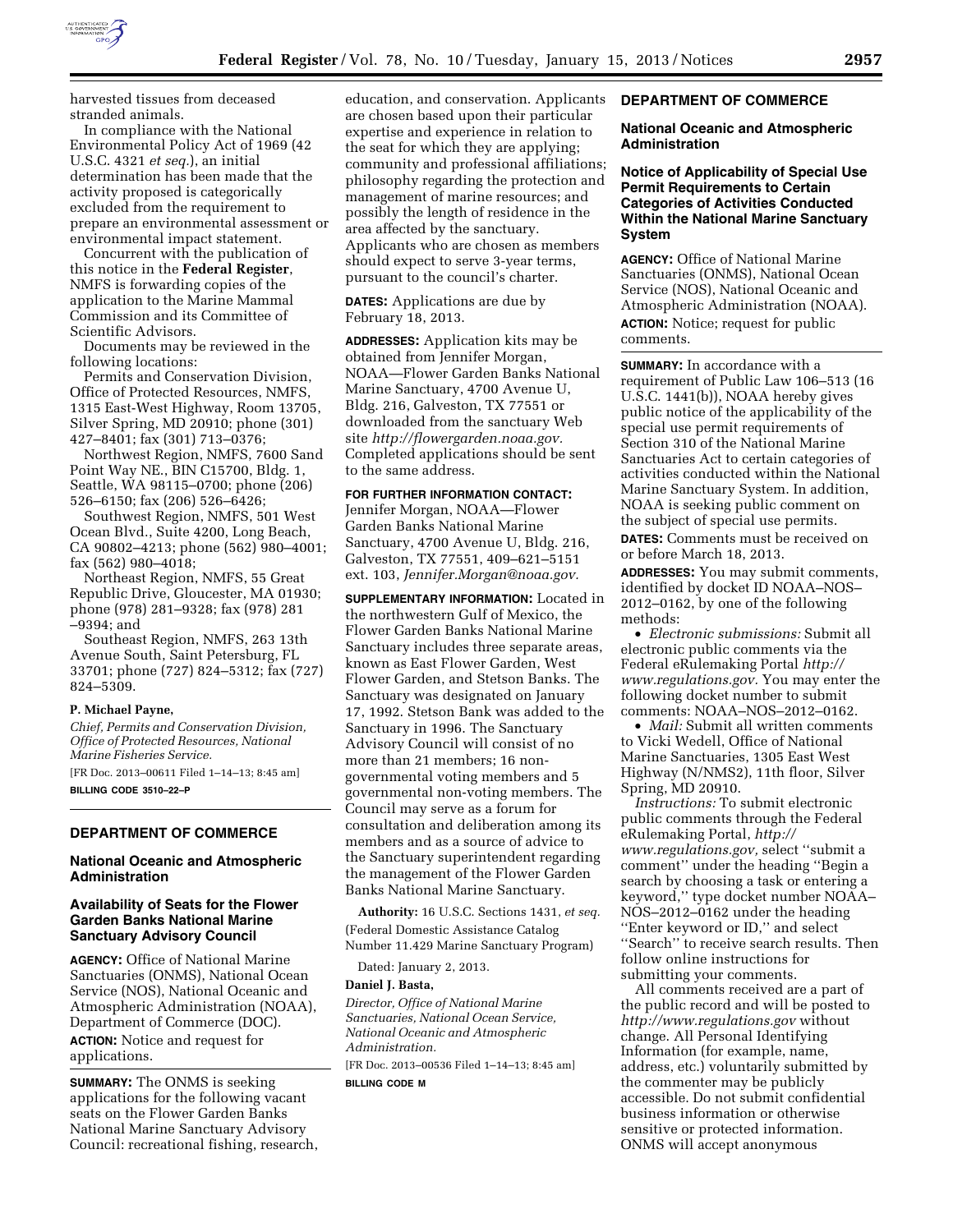comments (for electronic comments submitted through the Federal eRulemaking Portal, enter N/A in the required fields if you wish to remain anonymous).

Attachments to electronic comments will be accepted in Microsoft Word, Excel, WordPerfect, or Adobe PDF file formats only.

#### **FOR FURTHER INFORMATION CONTACT:**

Vicki Wedell, Office of National Marine Sanctuaries, 1305 East West Highway (N/NMS2), Silver Spring, MD 20910, telephone (301) 713–3125, extension 237, email *[Vicki.Wedell@noaa.gov.](mailto:Vicki.Wedell@noaa.gov)* 

**SUPPLEMENTARY INFORMATION:** This **Federal Register** document is also accessible via the Internet at: *[http://](http://www.access.gpo.gov/) [www.access.gpo.gov/.](http://www.access.gpo.gov/)* 

#### **I. Background**

Congress first granted NOAA the authority to issue special use permits for the conduct of specific activities in national marine sanctuaries in the 1988 Amendments to the National Marine Sanctuaries Act (16 U.S.C. 1431 *et seq.;*  NMSA) (Pub. L. 100–627). The NMSA allows NOAA to issue special use permits to establish conditions of access to and use of any sanctuary resource or to promote public use and understanding of a sanctuary resource. Since 1988, special use permits have generally been issued to persons conducting commercial (and usually revenue-generating) operations in national marine sanctuaries. Section 310 of the NMSA allows NOAA to issue special use permits to authorize the conduct of specific activities and allows NOAA to assess fees for special use permits.

In the National Marine Sanctuaries Amendments Act of 2000 (Pub. L. 106– 513), Congress added a requirement that prior to requiring a special use permit for any category of activity, NOAA shall give appropriate public notice. Subsection (b) of section 310 of the NMSA, as amended by Public Law 106– 513, provides: ''[NOAA] shall provide appropriate public notice before identifying any category of activity subject to a special use permit under subsection (a).'' 16 U.S.C. 1441(b). In addition, Public Law 106–513 gives NOAA the authority to waive, reduce, or accept in-kind contributions in lieu of special use permit fees when the activity does not derive a profit from the access to or use of sanctuary resources. 16 U.S.C. 1441(d)(4).

On January 30, 2006, NOAA published a list of five categories for which the requirements of special use permits would be applicable (71 FR 4898):

1. The disposal of cremated human remains by a commercial operator in any national marine sanctuary;

2. The operation of aircraft below the minimum altitude in restricted zones of national marine sanctuaries;

3. The placement and subsequent recovery of objects associated with public events on non-living substrate of the seabed;

4. The deposit or placement and immediate recovery of objects related to special effects of motion pictures; and

5. The continued presence of commercial submarine cables beneath or on the seabed.

In publishing this list, NOAA clarified that simply being consistent with one of the categories would not guarantee approval of a special use permit for any given activity. Special use permit applications are reviewed for consistency with the relevant sanctuary's management plan and regulations, the NMSA, as well as the published description of the category. Individual special use permit applications are also reviewed with respect to all other pertinent regulations and statutes, including the National Environmental Policy Act. Special use permits are issued only for activities NOAA determines can be conducted in a manner that does not destroy, cause the loss of, or injure sanctuary resources.

## **II. Summary of Proposed Changes and Additions**

NOAA proposes to revise three of the five existing categories of special use permits: (1) Disposal of cremated human remains in any national marine sanctuary; (2) the placement and recovery of objects associated with public or private events on nonliving substrate of the seabed; and (3) the placement and subsequent recovery of objects related to commercial filming. NOAA is also proposing to add two new categories of special use permits for: (1) Recreational diving near the USS MONITOR; and (2) fireworks displays. The remaining two special use permit categories would remain unchanged: (1) The operation of aircraft below the minimum altitude in restricted zones of national marine sanctuaries; and (2) the continued presence of commercial submarine cables beneath or on the seabed.

## *The Disposal of Cremated Human Remains in Any National Marine Sanctuary*

NOAA is proposing to eliminate the requirement that the disposal of human cremains be performed by a ''commercial operator.'' Allowing both

commercial operators and private individuals to discharge cremated human remains more adequately captures the full range of permit applicants for this activity. NOAA previously stated that when private individuals wish to scatter cremated human remains in a national marine sanctuary, they may request an authorization of the EPA's general permit from the appropriate sanctuary superintendent on a case-by-case basis pursuant to NOAA's authority under section 922.49. Because section 922.49 only applies to six sanctuaries individuals wishing to scatter cremated human remains in other sanctuaries may not be able to do so. NOAA has determined that this restriction is unnecessary and that the ability to permit this activity should apply to all sanctuaries.

## *The Placement and Recovery of Objects Associated With Public or Private Events on Non-Living Substrate of the Seabed*

NOAA is proposing to expand the type of event associated with this category to include public and private events. As currently written, the category is specific to ''public'' events. NOAA believes that the previous **Federal Register** notice was not clear whether this term includes events that are not intended to be open to the public (i.e., private events or those run by commercial operators). NOAA has several examples of activities in Florida Keys National Marine Sanctuary that are not generally open to all members of the public, whether it is because the event is hosted by private industry or because participation requires an entry fee, etc. Specific examples of such events involve the promotion of SCUBA diving; an annual underwater pumpkin carving contest; and a contest to determine the world record for underwater ironing. NOAA believes that expanding the category to apply to events that are generally open to all members of the public and those that are limited to a restricted number of participants more accurately captures the types of events that can be conducted in a national marine sanctuary under the requirements of the special use permit.

#### *The Placement and Recovery of Objects Related to Commercial Filming*

NOAA is proposing to expand the category to include commercial filming, rather than just the special effects related to motion pictures. NOAA has found the terms ''special effects'' and ''motion picture'' to be too limiting and should be eliminated from the category